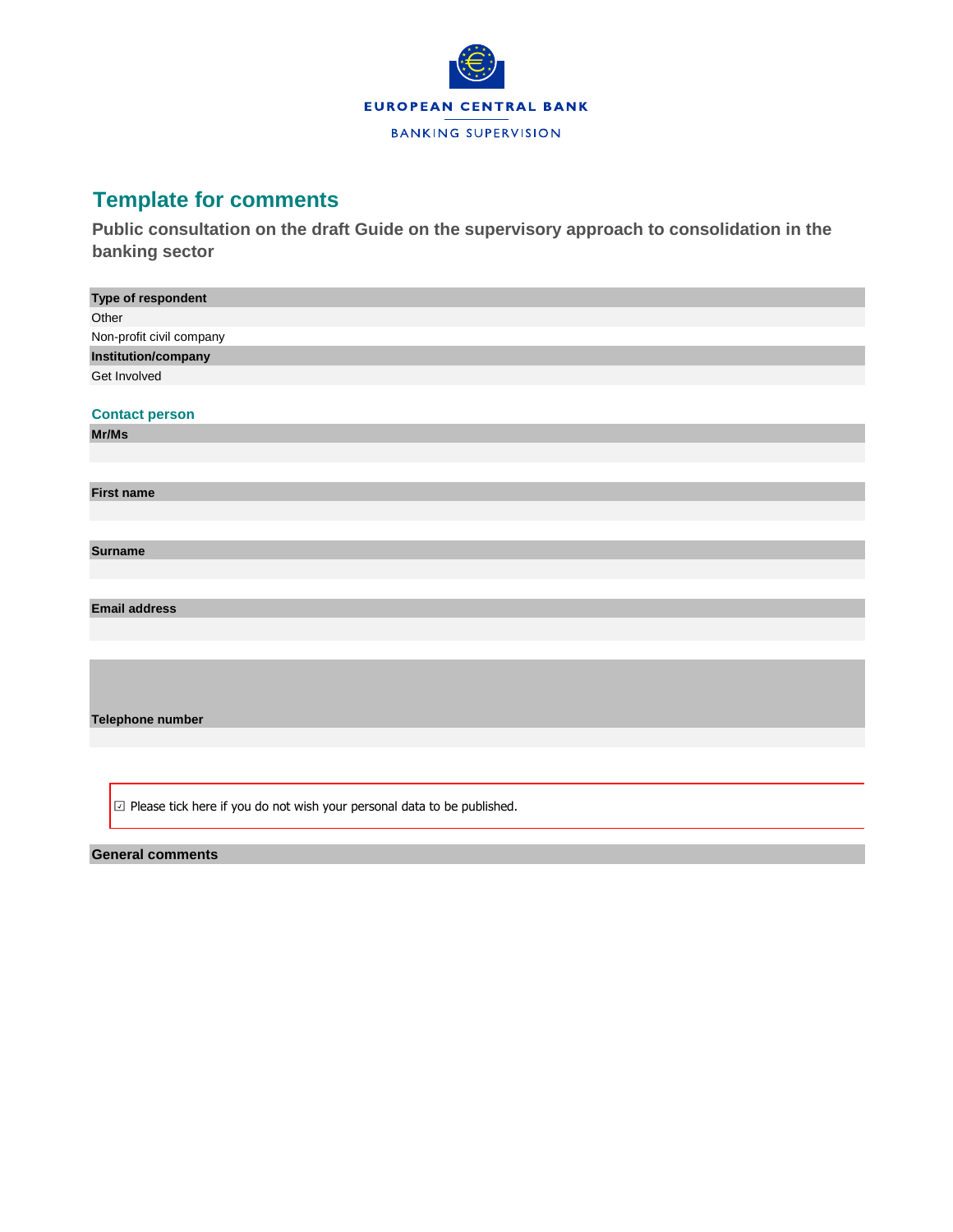

Get Involved was founded in 2017 aiming at addressing financial illiteracy among university students regardless of their academic background using modern educational methods and tools. Get Involved activities include, inter alia, the first European Simulation Conference of the European Central Bank, the publication of the scientific e-journal Future Economic Lab Journal, Career Days and scientific seminars in Athens and Thessaloniki. Get Involved appreciates the opportunity to participate in the public consultation of the draft ECB guide on the supervisory approach to consolidation in the banking sector, acknowledging that a certain degree of consolidation in the European banking union would be useful in addressing some of the structural challenges that banks are currently facing. This in turn will enhance cost efficiency, promote more credible business models and support greater risk diversification. Therefore, Get Involved recognizes that ensuring enhanced supervisory measures for close monitoring and assessing the sustainability of the business models is of great significance. We consider the published supervisory guidelines on how ECB will evaluate merges and acquisitions is largely detailed and a step in the right direction. The case-by-case approach in the application of the supervisory principles, by retaining a certain degree of flexibility, is inevitable and the only solution for such complex projects. It is noteworthy that with this Guide the ECB recognizes and accepts the use of "badwill" expecting it to be used to increase the sustainability of the business model of the new entity. By clarifying that the potential profits from "badwill" will not be distributed to the shareholders of the combined entity until the sustainability of the business model is firmly established the ECB explicitly encourages consolidation plan and makes a big step forward, provided that the new entity will be subject to enhanced supervision. Nevertheless, Get Involved would like to take this opportunity to point out to the ECB a few general remarks by commenting on the Guide. We remain at your disposal, should you be interested in discussing any specific issue of ..the comments on the Guide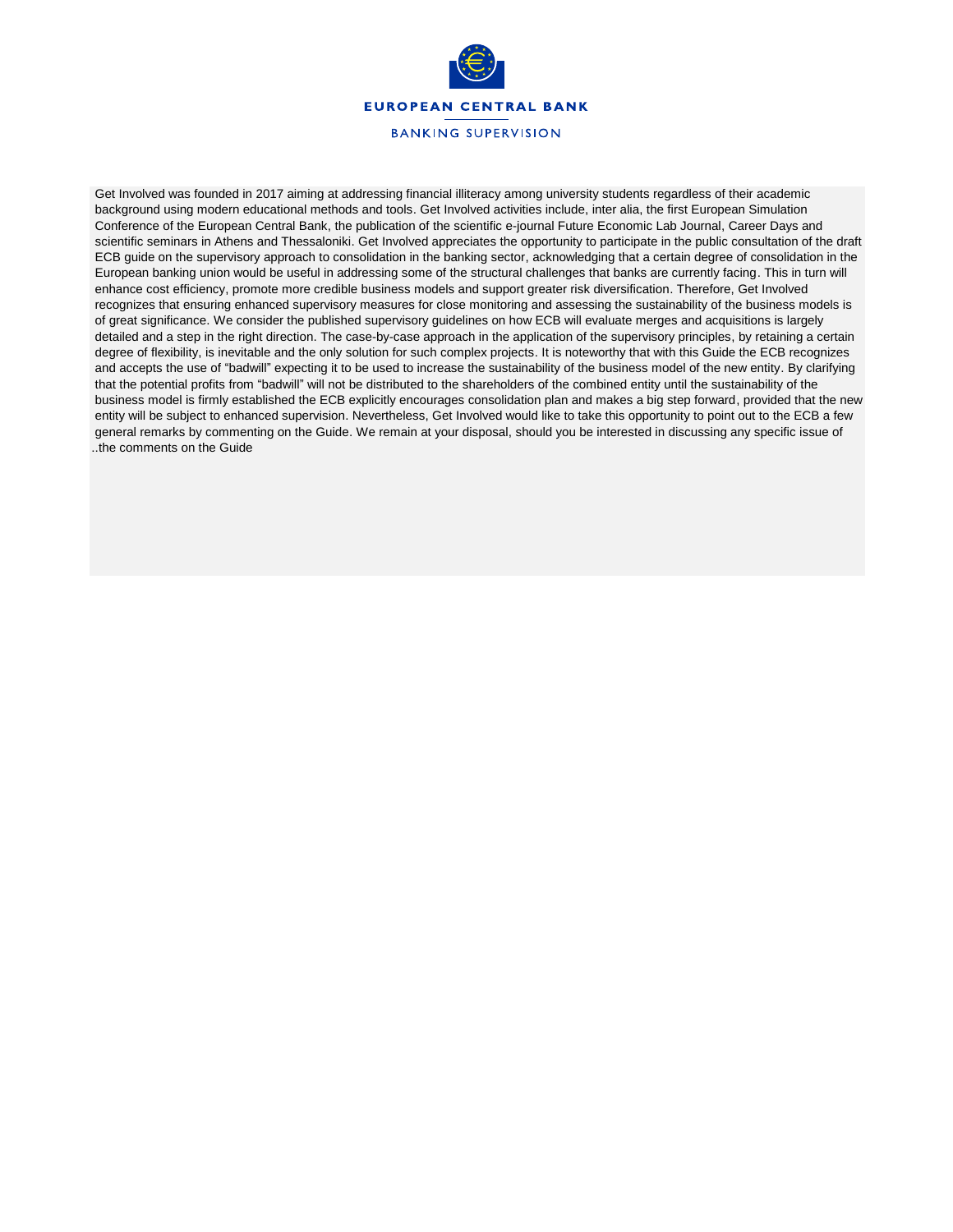| $\mathsf{Id}$         | Paragraph | Page         | <b>Section</b>                        | <b>Type of comment</b> | <b>Detailed comment</b>                                                                                                                                                                                                                                                                                                                                                                                                                                                                                                                           | <b>Concise statement as to why</b><br>your comment should be taken<br>on board                                                                                                                                                         | <b>Proposal for adjusted wording</b> | <b>Type of respondent</b> | <b>Institution/company</b> | <b>Name of</b><br>commenter | <b>Personal data</b> |
|-----------------------|-----------|--------------|---------------------------------------|------------------------|---------------------------------------------------------------------------------------------------------------------------------------------------------------------------------------------------------------------------------------------------------------------------------------------------------------------------------------------------------------------------------------------------------------------------------------------------------------------------------------------------------------------------------------------------|----------------------------------------------------------------------------------------------------------------------------------------------------------------------------------------------------------------------------------------|--------------------------------------|---------------------------|----------------------------|-----------------------------|----------------------|
|                       |           |              | Introduction                          | Amendment              | We request a modification of the following<br>sentence "They can be a means of addressing<br>longstanding issues in the European banking<br>sector, such as low profitability and overcapacity.<br>as "They can be a means of achieving economies<br>of scale and addressing longstanding issues in the<br>European banking sector, such as low profitability<br>and overcapacity."                                                                                                                                                               | This would enhance completeness<br>of this section.                                                                                                                                                                                    |                                      | Other                     | <b>Get Involved</b>        |                             | Don't publish        |
| $\mathbf{2}^{\prime}$ | 2         |              | Introduction                          | Addition               | Although guidelines are drafted more as<br>expectations than rules, it would be useful to add to This would enhance completeness<br>this paragraph that banks should explain and<br>substantiate any deviations upon them.                                                                                                                                                                                                                                                                                                                        | of this section.                                                                                                                                                                                                                       |                                      | Other                     | <b>Get Involved</b>        |                             | Don't publish        |
|                       |           | 2            | 1.1. Objectives                       | Amendment              | We request a modification of section's b wording as<br>follows: "(b)the business combination resulting from<br>the transaction is feasible and sustainable, and<br>therefore likely to allow permanent compliance with<br>the prudential requirements also in the future."                                                                                                                                                                                                                                                                        | This would enhance completeness<br>of this section.                                                                                                                                                                                    |                                      | Other                     | <b>Get Involved</b>        |                             | Don't publish        |
|                       |           | 3            | 1.2.1. Early communication            | Amendment              | We request a modification of the following<br>sentence "In order to maximise the benefits of this<br>early communication, whenever possible, involved<br>parties are encouraged to liaise with the ECB<br>before publicly informing market participants." as<br>In order to maximise the benefits of this early<br>communication, whenever possible, involved<br>parties should liaise with the ECB before publicly<br>informing market participants."                                                                                            | We consider the use of the verb<br>'should" as a more proper one for<br>a document that contains<br>principles that supervised entities<br>have to comply with. This would<br>clarify the meaning and make the<br>wording more robust. |                                      | Other                     | <b>Get Involved</b>        |                             | Don't publish        |
|                       | 9         | $\mathbf{3}$ | 1.2.1. Early communication            | Amendment              | We request a modification of wording as follows:<br>"During the early communication phase, involved<br>parties should present the key characteristics of the  "should" as a more firm one for a<br>proposed business combination to ECB Banking<br>Supervision. They should provide a robust, credible that supervised entities have to<br>and informative firm- wide or group-wide integration comply with. This would clarify the<br>plan so that ECB Banking Supervision can carry<br>out an accurate and thorough preliminary<br>assessment." | We consider the use of the verb<br>document that contains principles<br>meaning and make the wording<br>more robust.                                                                                                                   |                                      | Other                     | <b>Get Involved</b>        |                             | Don't publish        |
|                       | 12        |              | 1.2.3. Implementation phase Amendment |                        | We request a modification of wording as follows:<br>"During the implementation phase, the<br>consolidation should progress in line with the<br>integration plan, in a sustainable manner, and in full This would clarify the meaning and<br>compliance with the prudential requirements and<br>conditions, or with commitments resulting from the<br>application phase."                                                                                                                                                                          | make the wording more robust.                                                                                                                                                                                                          |                                      | Other                     | <b>Get Involved</b>        |                             | Don't publish        |

- Fill in the 5 green columns only: "Paragraph", "Type of comment", "Detailed comment", "Concise statement as to why your comment should be taken on board", "Proposal for adjusted wording"; - Respect drop-down menus. Do not alter the drop-down menus.

**Deadline: 1 October 2020**

## **Template for comments**

Please enter all your feedback filling in the table below as following :

- Other columns, blue columns, are filled in automatically; do not alter them;

- Each comment shall deal with a single issue only; you can enter two comments for the same paragraph if you see several issues in the same paragraph; you can enter the same comment several times if it applies to several p

- Indicate whether your comment is a proposed amendment, clarification, deletion or addition to the guide;

- Propose an alternative wording when appropriate.

**Please do not make any changes to the structure of the template. Any feedback provided in a modified template will not be processed. To ease the feedback process, please ensure you provide your feedback in an xls format only (i.e. not pdf)**

## **Public consultation on the draft Guide on the supervisory approach to consolidation in the banking sector**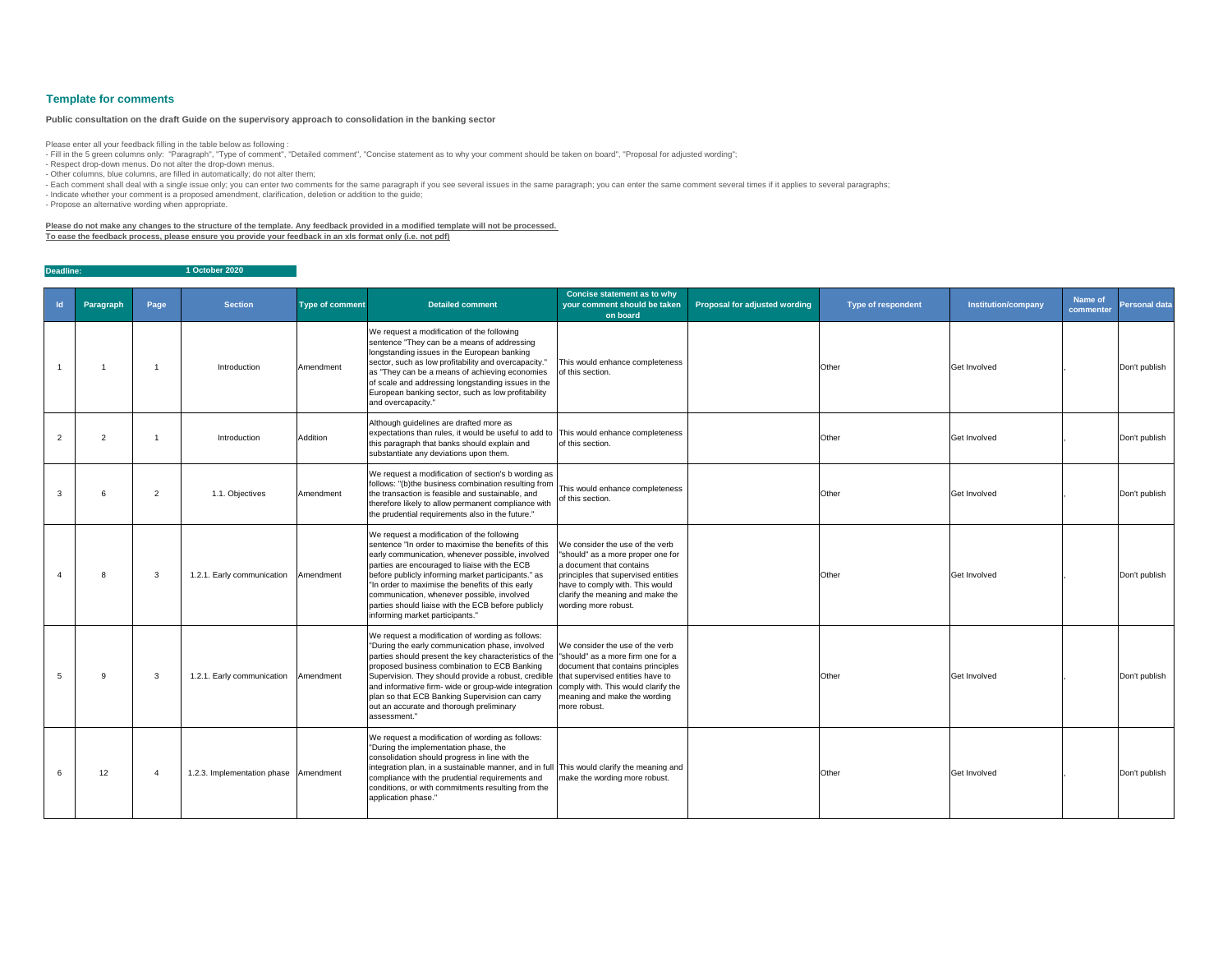|                 | 13              |   | 1.2.3. Implementation phase                      | Amendment     | We request a modification of this paragraph as<br>"Implementation is subject to close supervision.<br>Enhanced monitoring and supervisory response<br>can be expected in case of materialisation of<br>execution risks, such as delays or shortcomings in<br>the business combination. Should any delay or<br>incapacity to fulfill an initial commitment regarding<br>the integration occurs, ECB must be informed as<br>soon as possible in order to provide new feedback."                                                                                                                                                                                                                                                                                                                                                                                                                                                                                                                                                                                                                                                                                                                                                  | This would better clarify and<br>enhance the importance of<br>monitoring during the<br>implementation phase.                                                                                                                           | Other | <b>Get Involved</b> | Don't publish |
|-----------------|-----------------|---|--------------------------------------------------|---------------|--------------------------------------------------------------------------------------------------------------------------------------------------------------------------------------------------------------------------------------------------------------------------------------------------------------------------------------------------------------------------------------------------------------------------------------------------------------------------------------------------------------------------------------------------------------------------------------------------------------------------------------------------------------------------------------------------------------------------------------------------------------------------------------------------------------------------------------------------------------------------------------------------------------------------------------------------------------------------------------------------------------------------------------------------------------------------------------------------------------------------------------------------------------------------------------------------------------------------------|----------------------------------------------------------------------------------------------------------------------------------------------------------------------------------------------------------------------------------------|-------|---------------------|---------------|
|                 | 15 <sub>1</sub> | 5 | 2.1. Sustainability of the<br>business model     | Clarification | We believe that the ECB must specify and define<br>"conservative".                                                                                                                                                                                                                                                                                                                                                                                                                                                                                                                                                                                                                                                                                                                                                                                                                                                                                                                                                                                                                                                                                                                                                             | This would increase understanding.                                                                                                                                                                                                     | Other | <b>Get Involved</b> | Don't publish |
|                 | 16              | 5 | 2.1. Sustainability of the<br>business model     | Amendment     | We request a modification of the second and fourth<br>bullet points as follows: "the valuation of assets<br>(and liabilities), which should remain prudent and<br>consistent with the performance of past<br>transactions carried out by the involved parties (for<br>example, sales of non-performing loans,<br>recoveries, Level 3 assets), adjusted by an<br>appropriate margin of conservatism;", "the<br>composition of the main profitability drivers, which<br>should remain well diversified and balanced in<br>order to avoid overly optimistic assumptions<br>regarding the contribution of non-recurring profits or<br>of non-core or volatile income items;"                                                                                                                                                                                                                                                                                                                                                                                                                                                                                                                                                       | We consider the use of the verb<br>"should" as a more proper one for<br>a document that contains<br>principles that supervised entities<br>have to comply with. This would<br>clarify the meaning and make the<br>wording more robust. | Other | <b>Get Involved</b> | Don't publish |
| 10              | 16              | 5 | 2.1. Sustainability of the<br>business model     | Clarification | We believe that the ECB must specify and define<br>"conservatism"                                                                                                                                                                                                                                                                                                                                                                                                                                                                                                                                                                                                                                                                                                                                                                                                                                                                                                                                                                                                                                                                                                                                                              | This would increase understanding.                                                                                                                                                                                                     | Other | <b>Get Involved</b> | Don't publish |
| 11              | 17              | 6 | 2.2. Governance and risk<br>management framework | Amendment     | We request a modification of wording as follows: "<br>The governance and organisational structure of the<br>business combination should follow the principles<br>set out in the European Banking Authority (EBA)<br>Guidelines on internal governance under Directive<br>2013/36/EU 19 and to be adapted in order to<br>manage possible integration challenges in a clear<br>way."                                                                                                                                                                                                                                                                                                                                                                                                                                                                                                                                                                                                                                                                                                                                                                                                                                             | We consider the use of the verb<br>"should" as a more firm one for a<br>document that contains principles<br>that supervised entities have to<br>comply with. This would clarify the<br>meaning and make the wording<br>more robust.   | Other | <b>Get Involved</b> | Don't publish |
| 12 <sup>°</sup> | 18              | 6 | 2.2. Governance and risk<br>management framework | Addition      | We request the modification of the third bullet point<br>as follows: "a strong leadership team is in place<br>with a proven track record in both the relevant<br>banking business areas and mergers and<br>acquisitions, as well as in the management of<br>financial and non-financial risks, such as anti-<br>money laundering, countering the financing of<br>terrorism risk, and climate risk and which pays due<br>attention to the integration of different risk<br>cultures.". We suggest that climate risk could be<br>added to this paragraph as a non-financial risk that<br>the leadership team should have a proven track<br>record and strong awareness of. A climate risk<br>management strategy with a climate risk<br>governance framework is imperative for banks to<br>respond to the new sustainability challenges. In<br>particular, we believe that banks must reflect<br>climate considerations within their risk framework<br>by building stress testing and scenario analysis<br>capabilities to be able to respond to the new<br>sustainability initiatives, such as the Task Force on<br>climate-related Financial Disclosures. Thus,<br>adequate knowledge around those issues must be<br>required. | This would enhance<br>completeness of this section.                                                                                                                                                                                    | Other | <b>Get Involved</b> | Don't publish |